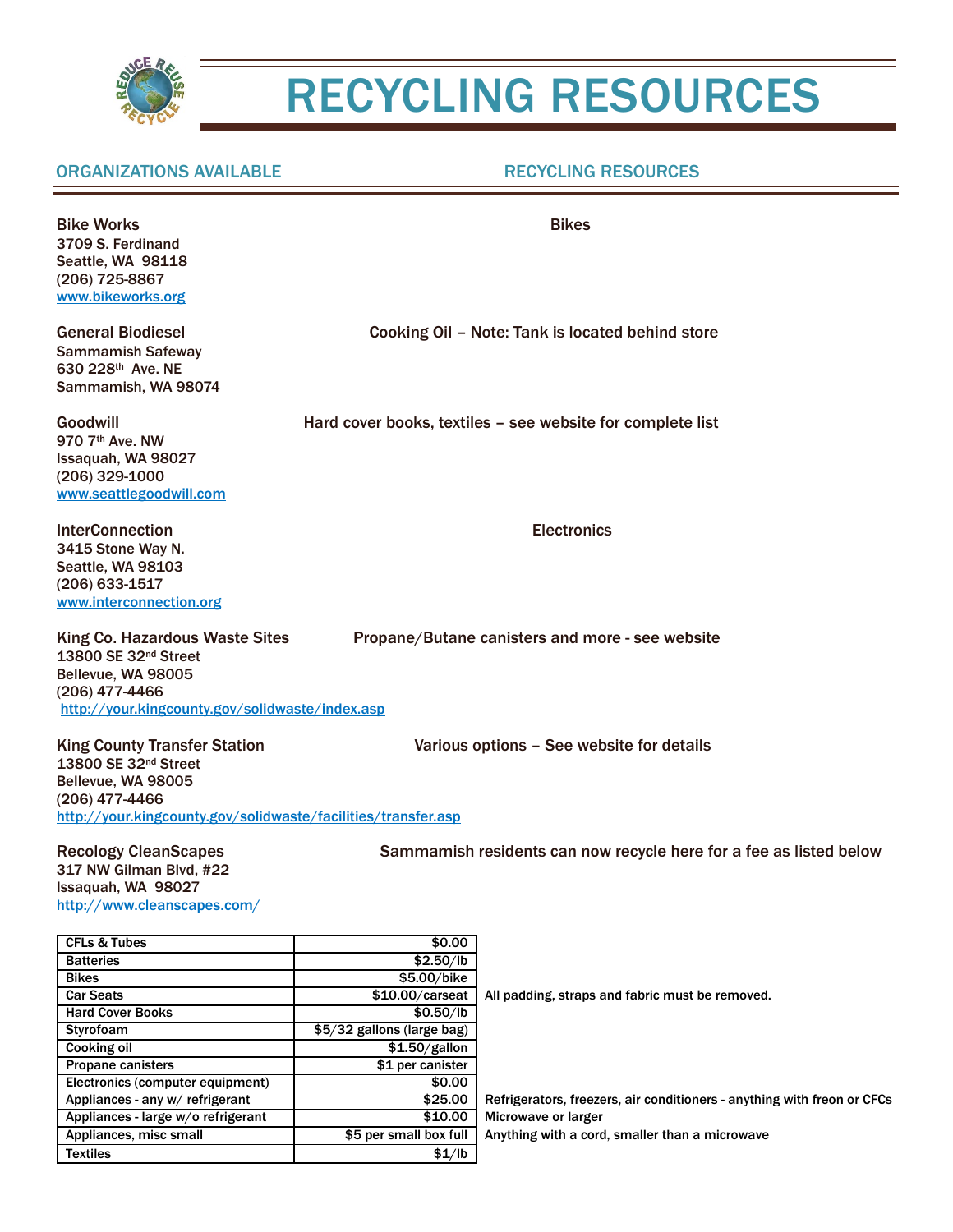Styro Recycle **Styrofoam** 23416 68th Avenue So. Kent, WA 98032 (253) 838-9555 [www.styrorecycle.com](http://www.styrorecycle.com/)

Total Reclaim Batteries, Car Seats, Appliances - See website for details

2200 6th Avenue So. Seattle, WA 98134 (888) 214-2327 [www.totalreclaim.com](http://www.totalreclaim.com/) **[New Car Seat Recycling Options for Seattle | RECYCLE YOUR CAR SEAT](http://recycleyourcarseat.org/new-car-seat-recycling-options-for-seattle/)** 

Threadcycle Shoes, clothing, linens Various locations [Threadcycle Webpage](http://your.kingcounty.gov/solidwaste/ecoconsumer/threadcycle.asp)

## SAMMAMISH CITY HALL RECYCLING RESOURCES RECYCLING RESOURCES

Puget Sound Energy Free recycling of used CFL & incandescent bulbs Sammamish City Hall 801 228th Avenue SE Sammamish, WA 98075 1-800-562-1482 [www.pse.com/recycling](http://www.pse.com/recycling)

Sammamish Police Department Prescription drug drop-off bin Sammamish City Hall 801 228th Avenue SE Sammamish, WA 98075 (425) 295-0500 [www.sammamish.us](http://www.sammamish.us/)

SAMMAMISH RECYCLING EVENTS

Sammamish hosts recycling events at local schools in the spring and fall where the following recyclable items are collected. Watch for flyers in the mail announcing the dates for upcoming events.

- Appliances\*\* Reusable Household Goods
- Refrigerators and Freezers\*\*+<br>• Ferrous Metals\*\*<br>• Used Motor Oil
- 
- Ferrous Metals\*\*<br>• Non-ferrous Metals\*\*
- Mattresses/Box Springs+ • Used Antifreeze
- Styrofoam Based Products<br>• Tires+ Constanting Products
- 
- Lead Acid Batteries Clean Scrap Wood\*
- 
- Porcelain Toilets and Sinks $+$
- Propane Tanks+<br>• Cardboard<br>• Cardboard<br>• TV Sets
- 
- 
- 
- Used Motor Oil Filters
- 
- 
- Bulky Yard Debris\*
- 
- Electronic Equipment<br>• Cellular Phones
- 
- 
- TV Sets
- Paper Shredding\*\*

\*Collected in the spring only